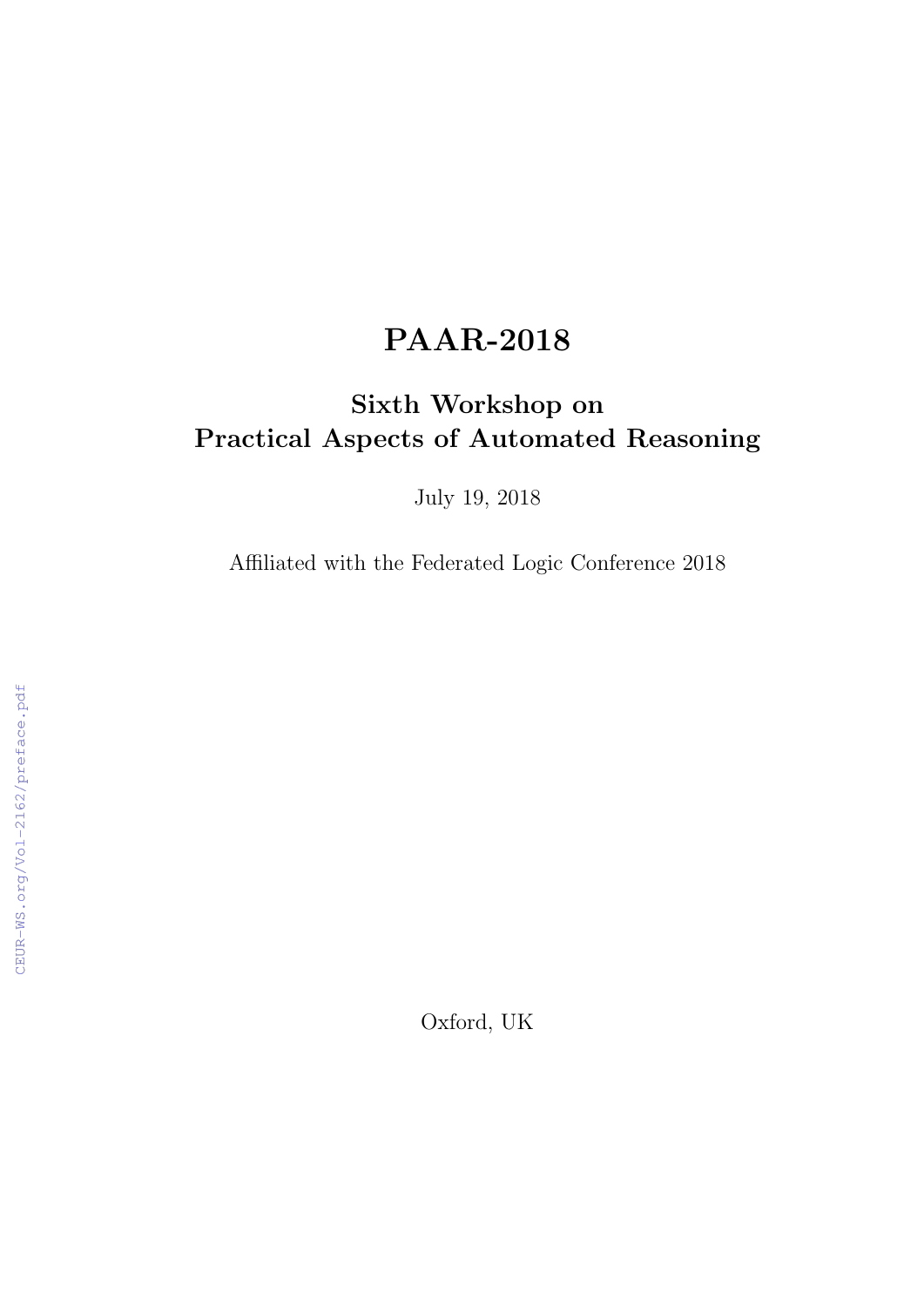#### Preface

This volume contains the papers presented at the Workshop on Practical Aspects of Automated Reasoning (PAAR-2018). The workshop was held on July 19, 2018, in Oxford, UK, in association with the Federated Logic Conference 2018. This is the sixth, tenth year anniversary, edition of the workshop. The workshop series started in 2008 with the first workshop in Sydney, Australia, followed by Edinburgh, UK (2010), Manchester, UK (2012), Vienna, Austria (2014) and Coimbra, Portugal (2016).

PAAR provided a forum for developers of automated reasoning tools to discuss and compare different implementation techniques, and for users to discuss and communicate their applications and requirements. The workshop brought together different groups to concentrate on practical aspects of the implementation and application of automated reasoning tools. It allowed researchers to present their work in progress, and to discuss new implementation techniques and applications.

Papers were solicited on topics that include all practical aspects of automated reasoning, including but not limited to

- automated reasoning in propositional, first-order, higher-order, and nonclassical logics;
- implementation of provers (SAT, SMT, resolution, tableau, instantiationbased, rewriting, logical frameworks, etc.);
- automated reasoning tools for all kinds of practical problems and applications;
- pragmatics of automated reasoning with proof assistants;
- practical experiences, usability aspects, feasibility studies;
- evaluation of implementation techniques and automated reasoning tools;
- performance aspects, benchmarking approaches;
- non-standard approaches to automated reasoning, non-standard forms of automated reasoning, new applications;
- implementation techniques, optimisation techniques, strategies and heuristics, fairness;
- tools or methods that support prover development;
- system descriptions and demos.

The workshop received seven submissions. Each submission was reviewed by at least three members of the program committee. The committee decided to accept all seven papers for presentation at the workshop and for inclusion into the proceedings. The program also includes an invited talk. The papers cover a wide area of topics ranging from the use of machine learning to guide proof search to higher-order reasoning and specification languages to proof methods and verified tools.

The workshop organizers would like to thank the authors and participants of the workshop for helping to make this a successful event. Our particular thanks go to the program committee and the external reviewers.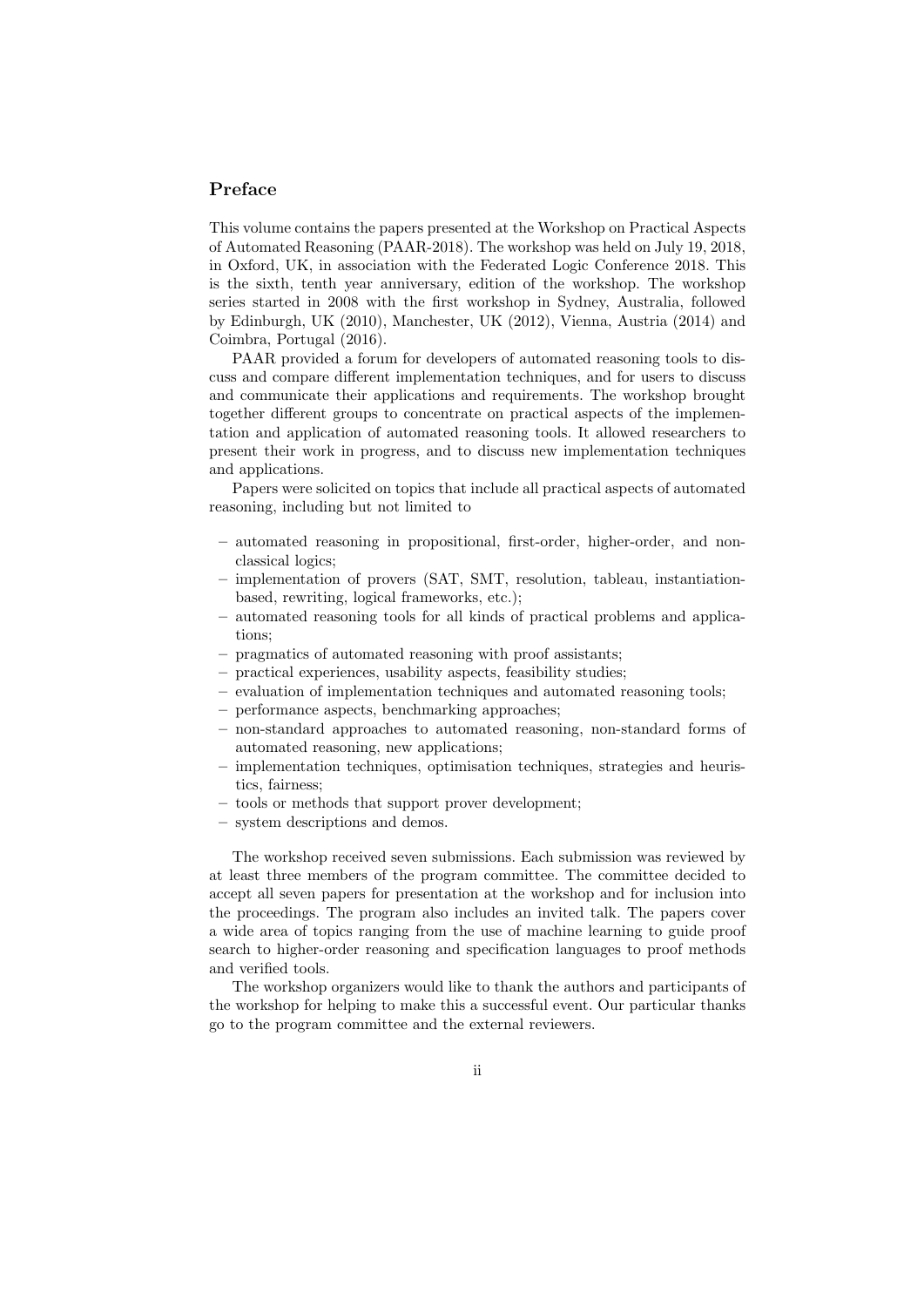We are also grateful to the FLoC 2018 organisers for their support and for hosting the workshop, and we are indebted to the EasyChair team for the availability of the EasyChair Conference System.

July 2018 Liverpool, Prague, Uppsala

Boris Konev Josef Urban Philipp Rümmer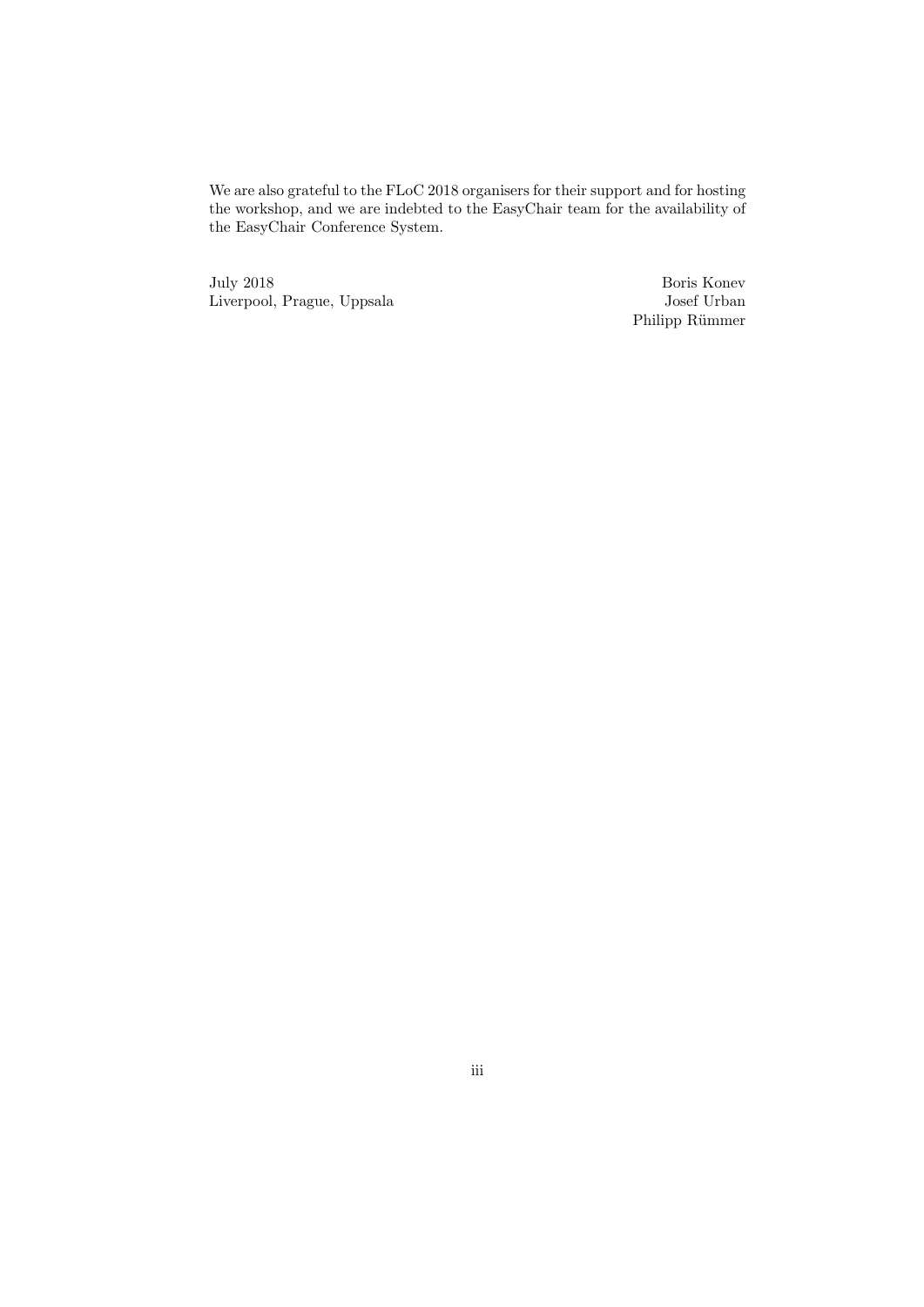#### Table of Contents

| Magnus O. Myreen                                                                                                     | $\mathbf{1}$   |
|----------------------------------------------------------------------------------------------------------------------|----------------|
| Ahmed Bhayat and Giles Reger                                                                                         | $\overline{2}$ |
| Efficient translation of sequent calculus proofs into natural deduction                                              | 17             |
| Gabriel Ebner and Matthias Schlaipfer                                                                                |                |
| Evaluating Pre-Processing Techniques for the Separated Normal Form<br>Ullrich Hustadt, Cláudia Nalon and Clare Dixon | 34             |
| Proof Search Optimizations for Non-clausal Connection Calculi<br>Jens Otten                                          | 49             |
| Dynamic Strategy Priority: Empower the strong and abandon the weak<br>Michael Rawson and Giles Reger                 | 58             |
| TFX: The TPTP Extended Typed First-order Form<br>Geoff Sutcliffe and Evgenii Kotelnikov                              | 72             |
| A Verified Simple Prover for First-Order Logic<br>Jørgen Villadsen, Anders Schlichtkrull and Andreas Halkjær From    | 88             |
|                                                                                                                      |                |